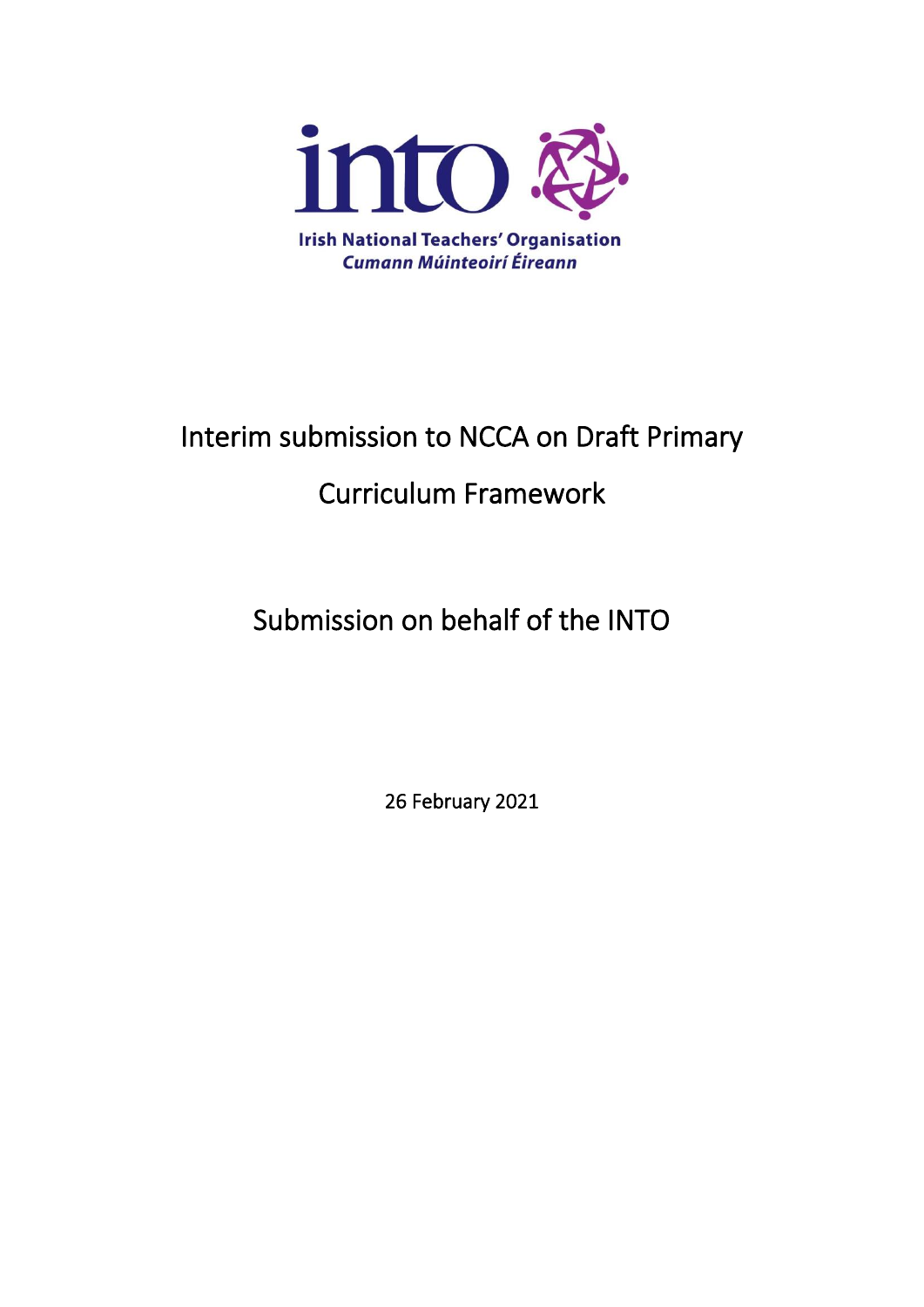#### **Introduction**

The INTO welcomes the opportunity to engage with the NCCA consultation on the Draft Primary Curriculum Framework (published in February 2020) as part of a partnership approach to curriculum review involving the education partners.

In anticipation of a series of nationwide consultations with members, the 2019 Annual Consultative Conference on Education (which was held in Kilkenny) centred on the theme of Curriculum. Twenty years after the introduction of the 1999 curriculum, this event served as a timely conversation on the vision and expectations of Irish primary school teachers on how a redeveloped curriculum might look, and the strengths of its predecessor that should be harnessed and woven into the next version. Given the changed and rapidly evolving society we are living in, the need for curriculum change is ever more apparent as we seek to offer a holistic education for pupils that will foster skills, attitudes, and values to equip them for adulthood. At this Conference in November 2019, 400 INTO delegates engaged in discussion on the future of the primary school curriculum, having listened to an insightful address from Arlene Forster of NCCA as well as keynote presentations from Professor Emer Ring (Mary Immaculate College, Limerick) and Dr. Thomas Walsh (Maynooth University).

The INTO has prepared an array of material for members based on the Draft Primary Curriculum Framework document. A short explanatory video and PowerPoint presentation have been prepared to support members in completing an online questionnaire. These materials are available on a dedicated page on the INTO website which also encourages members to contribute to this important consultation with their own written feedback. Unfortunately, due to the Covid-19 pandemic, face-to-face consultation with members has not been possible to date, although an online focus group was facilitated in November 2020 and proposals within the framework have also been considered and discussed by the INTO Education Committee. Further focus groups will be organised over the current school year.

Informed by our discussions to date (albeit limited due to the pandemic-enforced restrictions), the INTO takes this opportunity to submit an interim response to the National Council for Curriculum and Assessment. The centrality of the teacher voice in the redeveloped curriculum cannot be underestimated as their contributions are grounded in reallife situations and lived experience in the school context. Merfat Ayesh Alsubaie (2016) acknowledged the role of the teacher stating that theirs is "*without a doubt, the most important (role) in the curriculum implementation process…. with their knowledge,*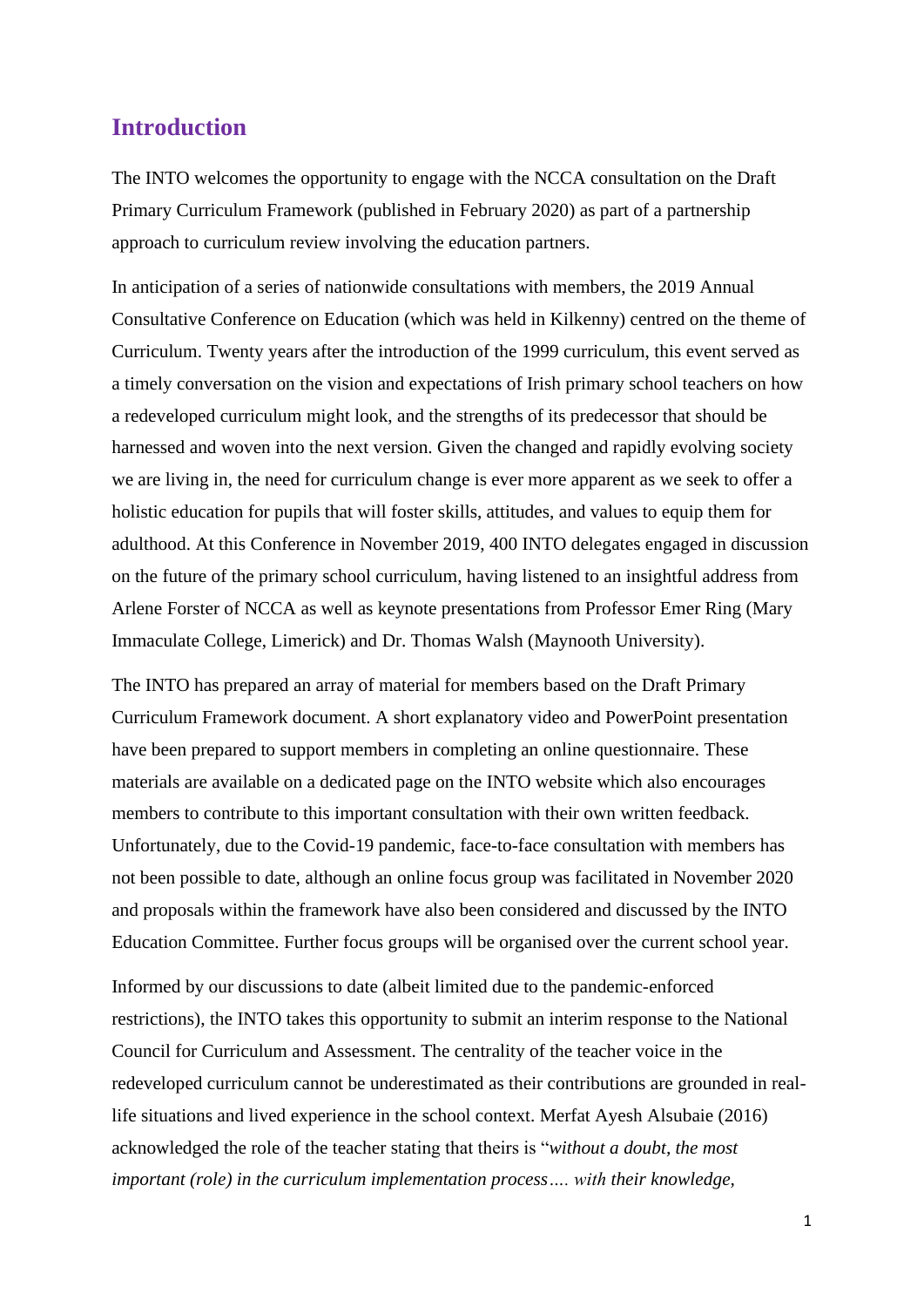*experiences and competencies, teachers are central to any curriculum development effort*" (2016, p.106)

In previous consultations regarding curriculum restructuring and revision of time allocations (2017), INTO members expressed some criticism at the sequencing of the developments given that the primary language curriculum had already been introduced. There was a view that proposals around restructuring the curriculum should have preceded the development of the revised language and mathematics curricula. Teachers' responses to the proposals contained within the Draft Primary Framework have been broadly positive, although there remains an element of concern in particular in relation to time and overload which must be addressed.

# **The 1999 curriculum**



In general, teachers hold positive views in relation to the 1999 Primary School Curriculum although curriculum overload and increased paperwork are cited as the key barrier to effective implementation. Teachers welcome the balance of structure and flexibility to allow teachers to use their professional autonomy and judgement and this is further underlined in the Draft Framework. The emphasis on the Arts in the current curriculum was celebrated and the proposal to devote more time to this curricular area is greeted with positivity, although the time available is acknowledged as a challenge.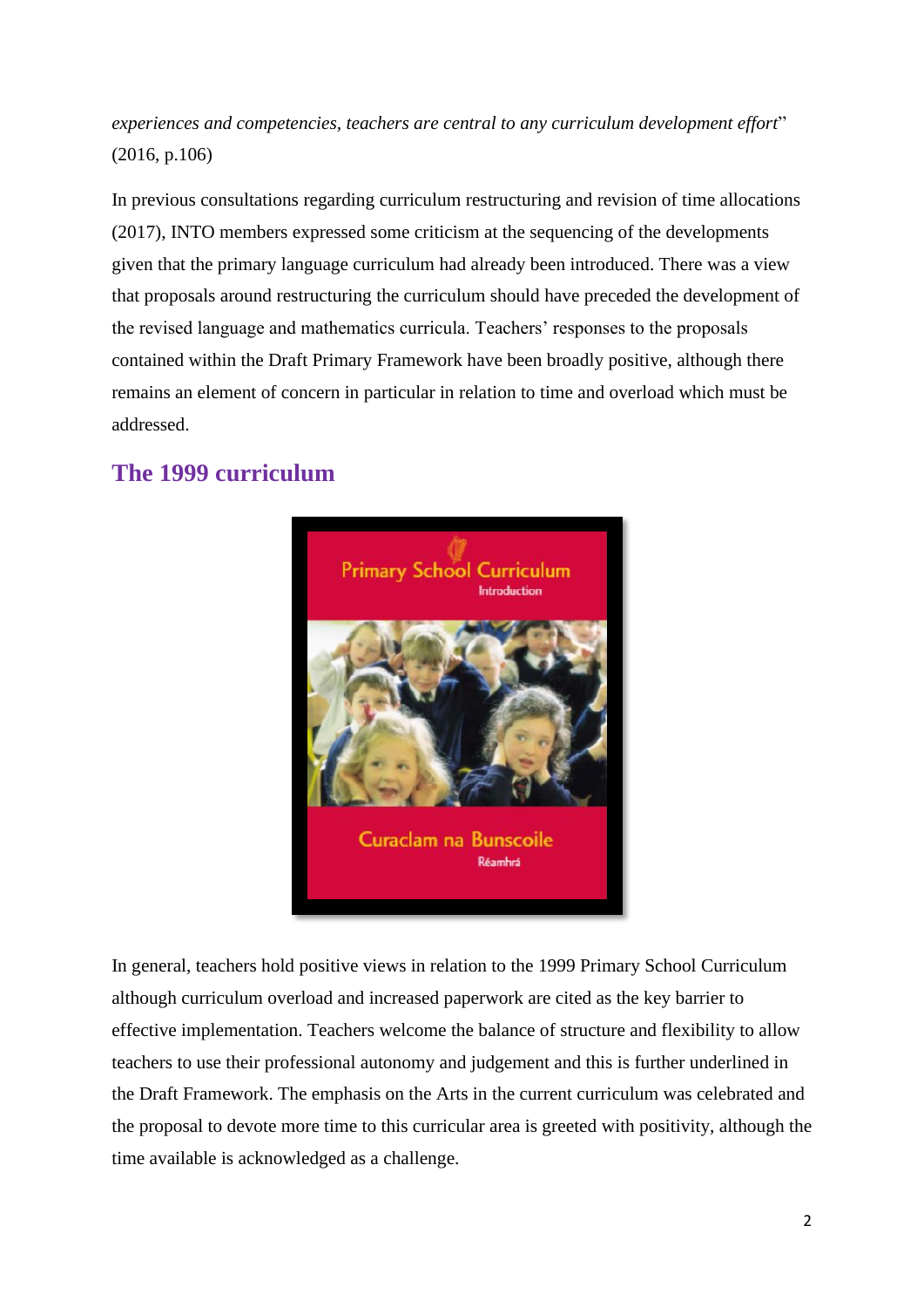Practices of integration, thematic and play-based teaching advocated within the Draft Primary Curriculum Framework are already happening within the current boundaries, however the lack of investment in primary education hampers its effective implementation. The themebased approach which complements the curriculum vision of a 'broad and holistic curriculum' is reinforced in the proposed framework and while the merits are recognised, the requirement for increased funding and resourcing is highlighted by primary school teachers and the practicalities of achieving effective integration. Professional development opportunities in this area would greatly enhance teachers' competence and confidence.

#### **Aistear**



Although the 'Aistear' was published in 2009, there was never any formal introduction of Aistear in Irish primary schools. Many teachers at infant level embrace the premise of playbased learning within their teaching, the absence of professional development has led to inconsistencies in approaches. Those who are familiar with the framework engaged in professional development at their own expense and in their own time. This voluntary approach is not sustainable and the INTO is strongly of the view that any proposal for a curriculum structure that is underpinned by Aistear can only be considered when accompanied with a comprehensive professional development programme for teachers and resourcing of materials.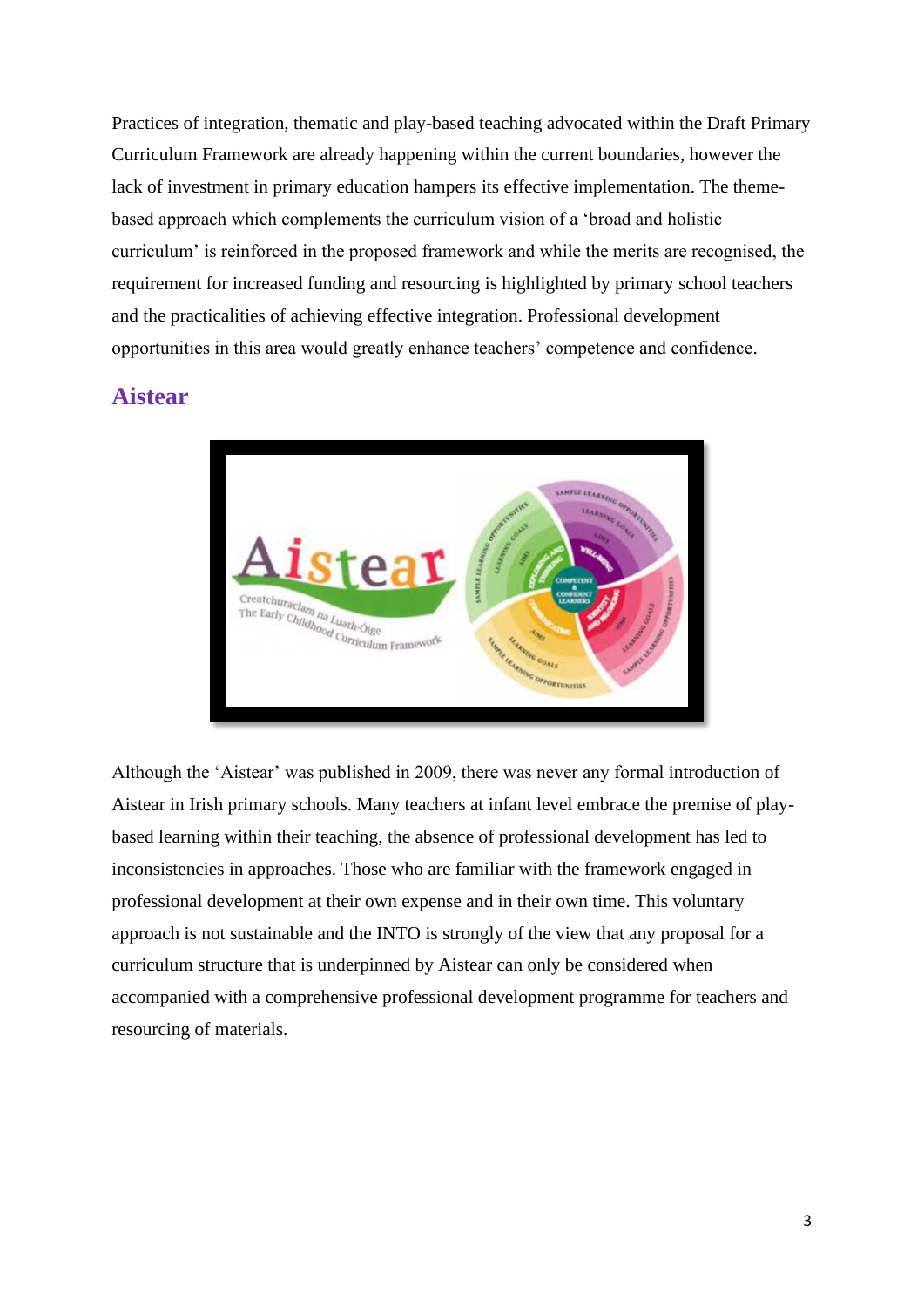#### **Key competencies**

Broadly speaking, teachers welcome the seven key competencies planned to be embedded across all curriculum areas in this redeveloped curriculum. On analysing and reviewing curricula in an international context, the focus appears to be on competency development to ensure a well-rounded, holistic education. In her Research-Informed Analysis of 21st Century Competencies in a Redeveloped Primary Curriculum, Carol McGuinness spoke of learning as much more than "to be remembered material" and thus the development of curricula seeks to ensure that children develop thinking plans and strategies rather than routine learning.

According to INTO members to date, being an active citizen, a digital learner, creative, mathematical, using and communicating language, fostering well-being, and learning to be a learner will extend pupils' skills and knowledge enabling deep and meaningful learning. Fostering well-being will be of importance in our current climate as it will support the children's social, emotional, and physical development. Building and developing well-being will enable pupils to grow in confidence and help with performance in other curricular areas. embedded in the framework which are important emerging priorities for children's learning.

"Being a learner" is seen as a crucial key competency and the attitudes and values of respecting difference, learning about others, and showing empathy are critical aspects to promote inclusion (particularly of children with additional needs).

Being 'creative' is acknowledged as a positive element that compliments the emphasis on Arts education within the primary school curriculum. Encouraging creativity help children to successfully navigate and contribute positively to the world around them.

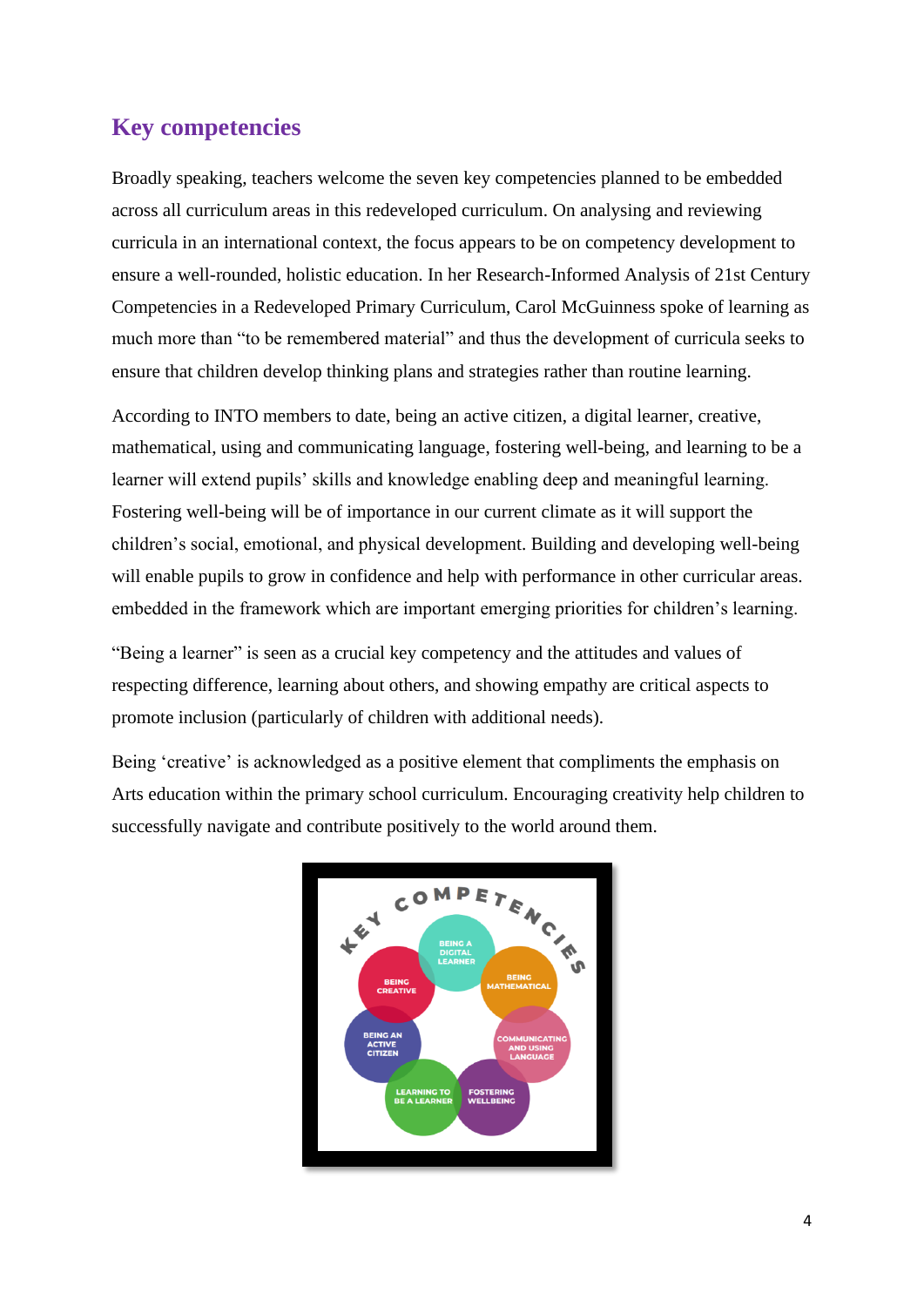#### **Subject structure**

There was general agreement that the incremental model, using a differentiated curriculum structure, could provide more flexibility at the junior end of the school and in moving from the junior classes to the senior classes. It was acknowledged that the differentiated approach is particularly suitable for multi-grade classrooms and particularly appropriate for twoteacher schools and junior / senior schools.

The grouping of subjects for junior classes seeks to extend their earlier learning experiences in preschool through Aistear. The areas support an interdisciplinary, thematic approach and teachers agree that this offers scope for curriculum integration, flexibility and making connections, as promoted in the Northern Ireland Curriculum which states that "although the (six) areas of learning are set out separately teachers should, where appropriate, integrate learning across the six areas to make relevant connections for children" (2007, p.2). Pedagogies in Aistear should underpin curriculum for infant classes. At this stage, the distinctions between subjects are less relevant than the experience of a coherent learning process accommodating a variety of elements. Developing pedagogies which prove successful in Aistear through the various stages of the primary curriculum is identified as an important step of a revised curriculum, however, as noted earlier professional development for teachers is imperative.

Teachers also noted that as pupils move from the broader curricular areas in junior classes to more distinct subjects in senior classes, this process should be facilitated in an organic, timeappropriate manner. The influence of textbooks at this stage was highlighted by some teachers who feel that there should be greater emphasis on project work rather than the pressure of completing workbooks which can sometimes dictate the pace of teaching and learning and in the context of the proposed redeveloped curriculum, this may accelerate the move from broad subject areas to more distinct subjects.

Teachers noted the similarities and connection between the structure and the language used in this proposed framework and the new Junior Cycle (for example key skills, competencies and learning outcomes). It is hoped that this will make planning easier for teachers in special school settings who may find themselves drawing on both Primary and Secondary curricula in their day-to-day planning.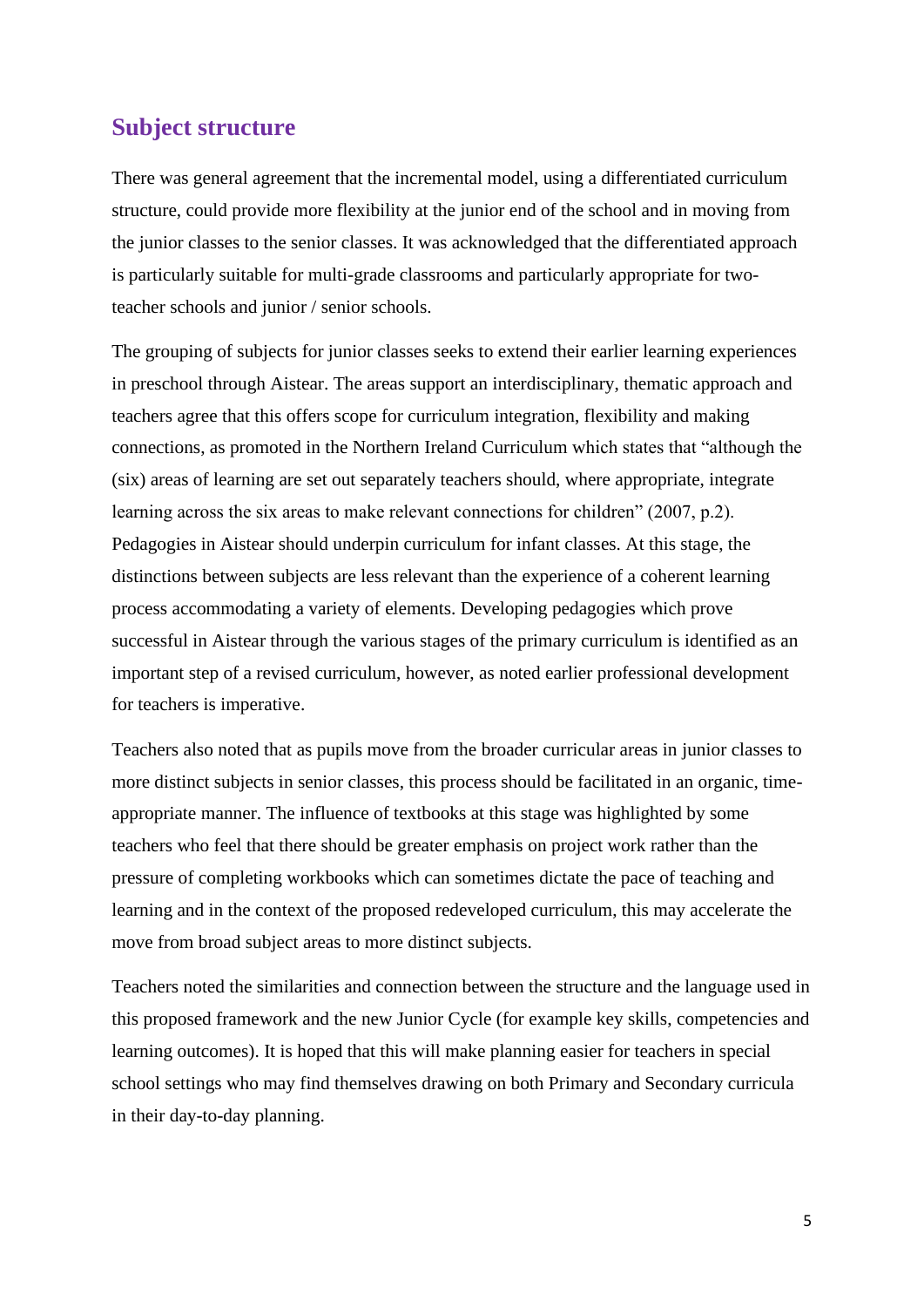#### **Wellbeing**

Teachers are pleased with an increased emphasis on Wellbeing, which was previously identified by INTO as an area to be targeted in curriculum review. Addressing children's mental-health needs is crucial if they are to fulfil their potential socially, emotionally, and academically. Pupil wellbeing underpins all aspects of school life. The ethos of a school is often founded on a vision of wellbeing with supports for students and staff. The SPHE curriculum is sometimes referred to as the 'hidden curriculum' as many aspects of the subject are addressed indirectly through the ethos of the school and through the day-to-day interactions between pupils and teachers.

There are currently a large range of programmes available that assist in the promotion and enhancement of pupil wellbeing in the classroom. The culture and atmosphere of the classroom and the school and how well SPHE is integrated across the curriculum will enhance the impact of any programme used. Many schools now use wellbeing programmes such as Incredible Years, Friends for Life, Circle Time, Restorative School, S.A.L.T and the Roots of Empathy. However, while teachers acknowledge the value of these programmes, they present significant cost and time barriers that make their implementation prohibitive in some schools. The implementation of a well-resourced, indigenous SPHE programme as part of the overall subject area of Wellbeing will allow for consistency across schools. The INTO welcome the review of RSE / SPHE and call for thorough professional development for teachers in implementing the revised curriculum.

The Covid-19 pandemic has exacerbated stress and anxiety among young children and during periods of school closure some pupils regressed not only in their learning on an academic level, but also on a social and emotional development. Upon the reopening of schools in September 2020, the Department of Education instructed schools to prioritise wellbeing and schools were encouraged to "Slow down to catch up". This was welcomed by school communities in the short-term, as the current provision for SPHE (30 minutes per week) is often highlighted as inadequate.

Given the prevalence of mental health issues among young people and the increase of incidences of challenging behaviour in schools, the INTO welcomes the forthcoming publication of guidelines for teachers. The need for a multi-disciplinary and inter-agency approach to supporting pupils who present with difficulties, for example, social or emotional difficulties should also be highlighted in the context of curriculum redevelopment. Research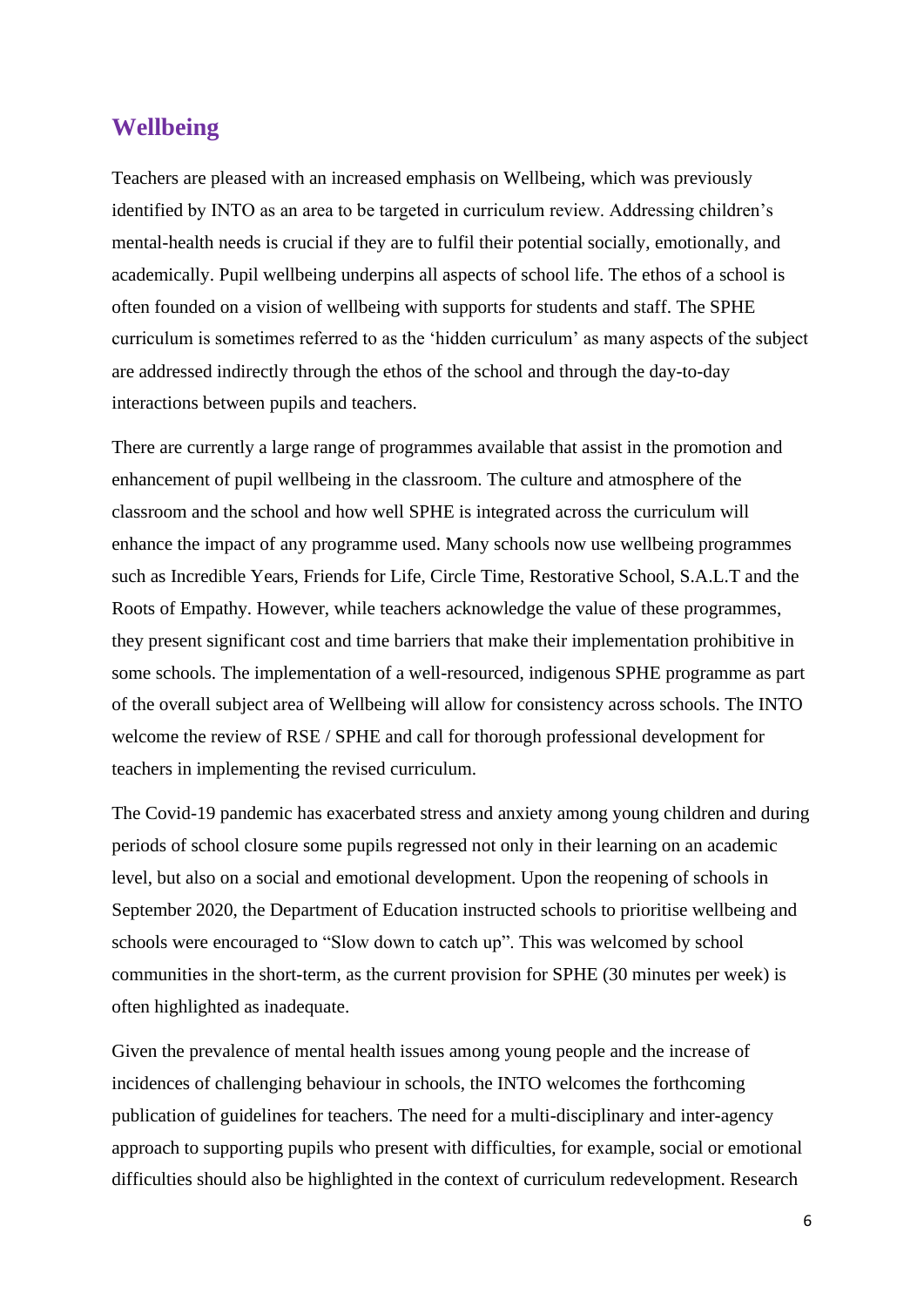indicates that the key challenges to addressing mental-health needs include the shortage of mental-health professionals and the stigma associated with mental disorder (Patel, Vikram, et al., 2007). INTO proposes that consideration be given to the provision of an in-school model of mental health support service. In-school support services have many benefits including an increase in attendance, a decrease in stigmatisation and improved cross-agency collaboration between teachers and other professionals. The INTO welcomes the Therapy in Schools Demonstration pilot project and recommends that other therapies (in addition to speech and language and occupational therapy) should be available onsite at school also as is the case in most other European countries.



# **Physical Education**

Research conducted by Dublin City University (published in January 2020) involving over two thousand primary school pupils on the island of Ireland, found that skills development of children with regards to running, jumping, catching, and kicking (movements that are categorised as fundamental movement skills (FMS)), plateau and stop progressing at the age of ten. Results also show that one in four children cannot run properly; one in two pupils cannot kick a ball properly; and less than one child in every five can throw a ball.

Both gross motor skills and fine motor skills should be honed through physical activity and development. Their absence may lead to significant problems in later life. Exercise and activity are the keys to solving these issues, as well as providing a range of other physical and mental health benefits. The current time allocation for physical education at primary level is one hour per week. In reality, the lack of adequate and appropriate resources, the pressures of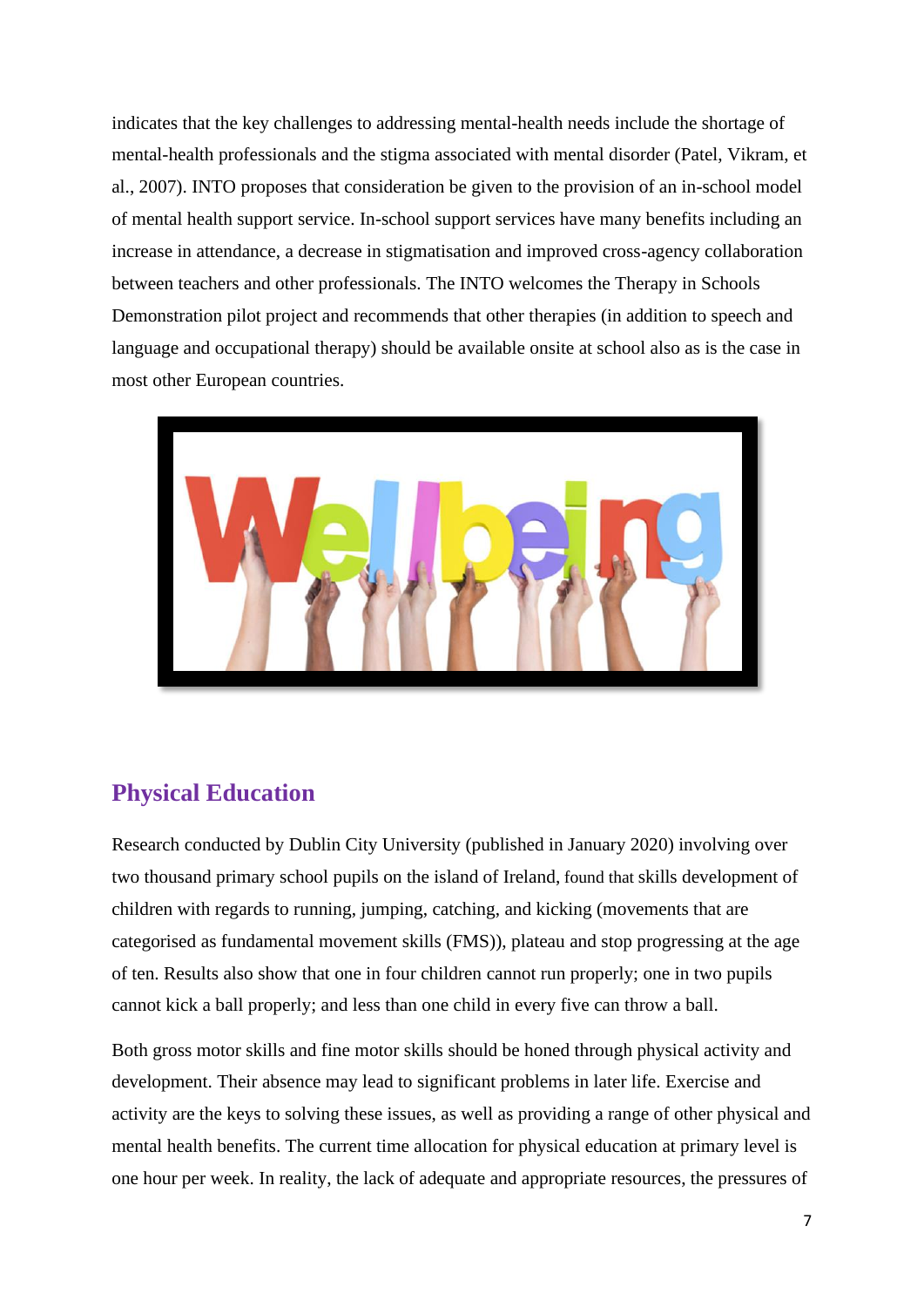curriculum overload for individual teachers or, in some cases, a lack of interest, result in pupils experiencing less than the recommended 60 minutes of physical education per week. A UCD study (2010) noted that the actual average weekly time spent on primary PE was just 46 minutes.

PE in school is the foundation of physical activity for hundreds of thousands of children in Ireland, many of whom are not involved in sport or other organised physical activities outside of school. The increase in time allocated to Wellbeing is welcomed by teachers and this may allow the problem of insufficient time allotted to physical education be addressed. However, for teachers to buy in to this development, resourcing is crucial. Many schools struggle with PE hall availability and rely on outdoor options which are determined by weather conditions. Better infrastructure in schools and in communities and professional development for teachers to provide what might in time become an expanded PE curriculum with higher goals will be required.

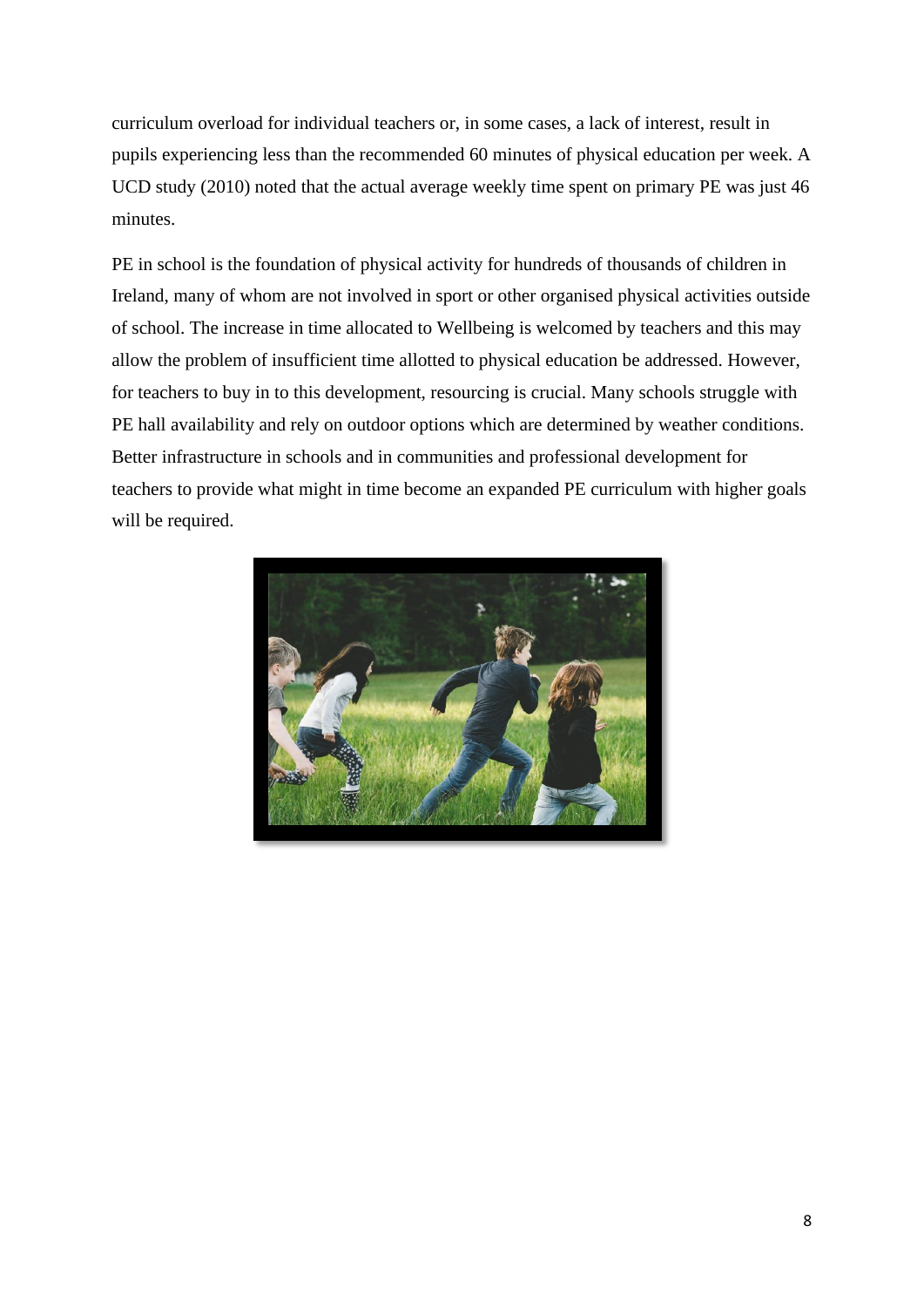# **Digital technology**

The INTO welcomes the approach to embedding digital technology across all curricular areas. This approach is considered the method that best serves the digital learning needs of pupils, rather than a specific standalone subject such as coding. It is widely accepted that technology is a major part of children's lives today and it is our responsibility to ensure that they are equipped with this skill which will be essential in their future. The positive impact of technology within the classroom to enhance teaching and learning and capture pupils' attention was noted by many teachers. However, teachers have concerns about the availability of resources in schools, their level of skill and competence and an over-reliance on technology. The recent school closure has highlighted the "digital divide" within our society, exacerbating the inequality that exists with students already suffering educational disadvantage further at a loss due to lack of devices and access to technology.

At school level, there is inconsistency in resourcing and equipment available to teachers and students. Quality of broadband in various areas also dictates the level of engagement with digital technology. Respondents to the INTO Survey on Remote Learning (2020) called for increased investment in digital technology and in continuous professional development for teachers.

The primary objective of Ireland's 'Digital Strategy for Schools' (2015) was to "ensure that ICT is embedded in the planning, design and delivery of all teacher education courses". Egan et al. (2012) note that a lack of ability to integrate technology effectively in the classroom persists despite many newly qualified teachers being members of the "net generation". Teacher education programmes must, therefore, ensure that technology and digital literacy is integrated in a way that is not superficial, permeating teacher education at all levels.

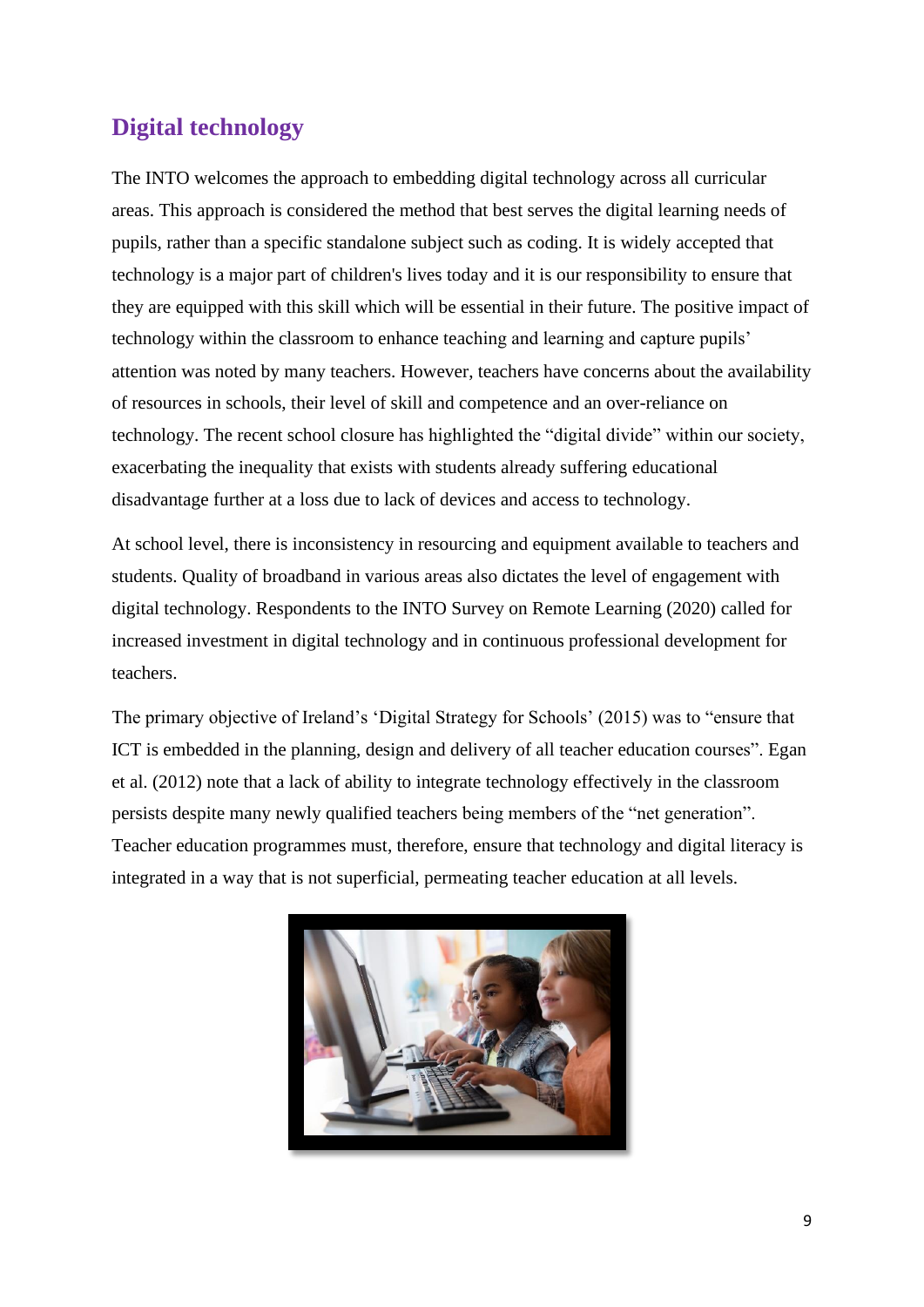### **Modern Foreign Languages**

The possibility of including modern foreign languages in the primary school curriculum from third class onwards draws mixed responses from primary school teachers. In some cases, teachers feel that the introduction of another language would be beneficial in promoting linguistic skills that are common in all language learning. Many schools that participated in the pilot project on modern languages in the primary school indicate that it was a positive experience.

In our modern society with more people travelling than ever before and large multi-national companies based in Ireland, language acquisition is a key skill and therefore exposing children to a widely used language will benefit them in later life. The fundamental skill of communicating and using language is recognised within the Draft Primary Curriculum Framework and teachers at primary level believe that the emphasis should be on oral language skills and conversational language rather than grammar and written exercises.

The learning of another language develops children's receptive skills and enhances the pupil's ability to communicate. Children are encouraged to distinguish different sounds, rhythms, cadences, and ways of conveying meaning. When the learning experience is an enjoyable and active one, children's attitude towards the language is a positive one.

The introduction of an additional language also has the potential to enhance children's understanding and appreciation of different cultures and therefore promote inclusion, one of the core issues referenced in the Draft Primary Curriculum Framework. Learning a language is seen as one of the most effective ways of understanding a culture. It is important that schools embrace the diversity within their setting and pupils for whom English or Irish is not their first language hear others using their own mother tongue. Therefore, should modern foreign languages become a feature of a revised curriculum, the choice of language must be carefully considered and reflect the needs of the school population.

Some challenges identified in the introduction of modern foreign languages include the difficult issue of time allocation. Teachers also expressed concern that the teaching of Gaeilge could be negatively impacted if another language were introduced in the primary school curriculum. The INTO recommends that a thorough exploration of other regions where the introduction of modern foreign language in primary school has been successful, particularly where two languages are currently taught, is important and its effective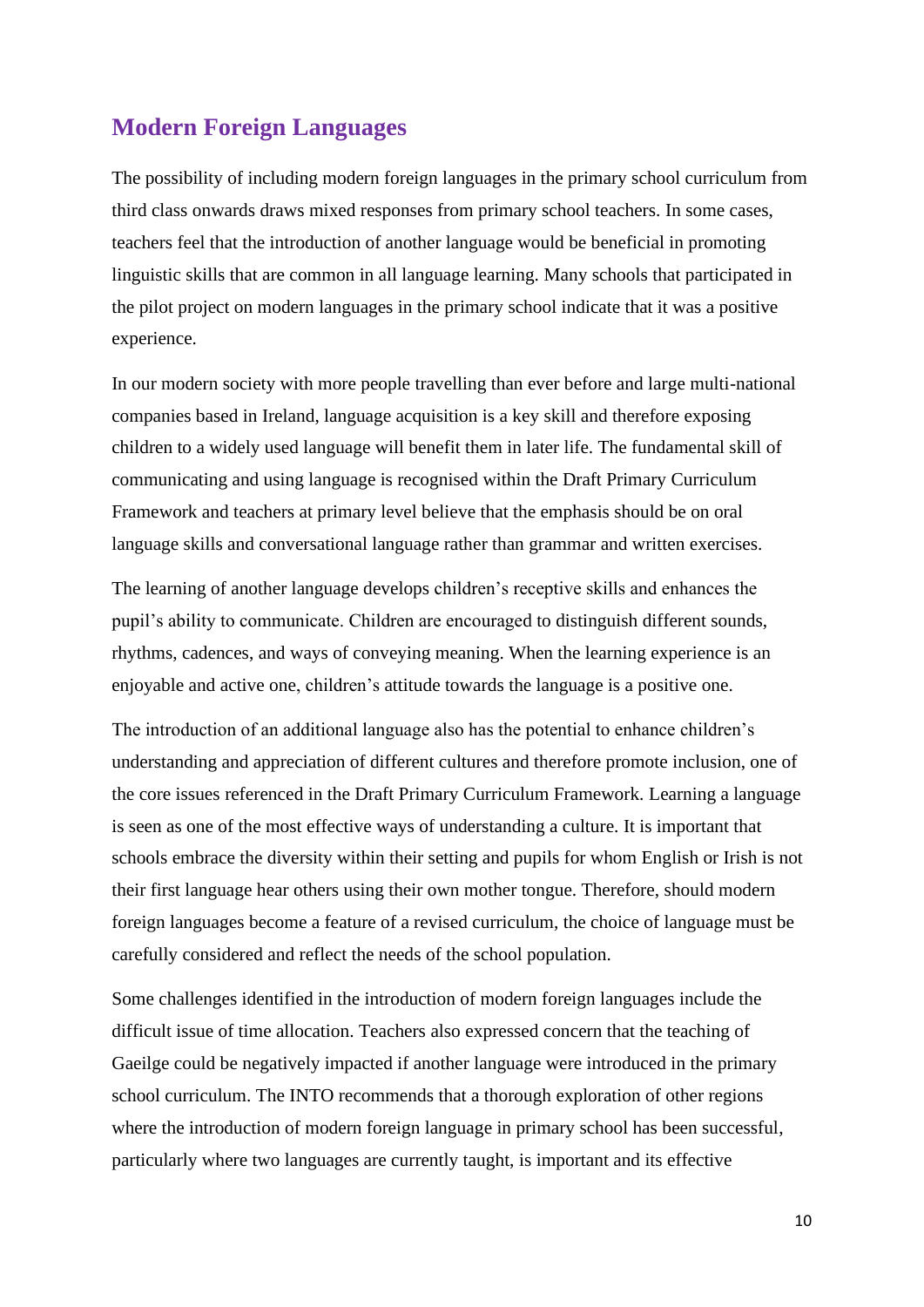implementation in an Irish context would require ongoing consultation with teachers about professional development. Other issues that require consideration include initial teacher education, and whether all primary teachers would have to be competent to teach an additional modern language.



# **Arts Education**

Teachers welcome the broader Arts Education curriculum proposed within the Draft Primary Curriculum Framework. The arts allow freedom of expression and extend children's understanding, their imagination, and their creativity through a broad range of experiences. Teachers acknowledge that such experiences have the capacity to engage, inspire and enrich all children. Wide-ranging learning experiences in the arts including visual arts, music, drama, dance, film, and digital media can play a valuable role in children's experience of childhood and help them to participate fully in their community and in society as a whole.

The inclusion of 'Dance' under the umbrella of Arts Education rather than a strand of physical education is seen as a positive move by teachers as dance is an effective means of artistic expression and can also enhance appreciation of culture which links to the theme of inclusion and celebration of diversity that is one of the cornerstones of the proposed redeveloped curriculum.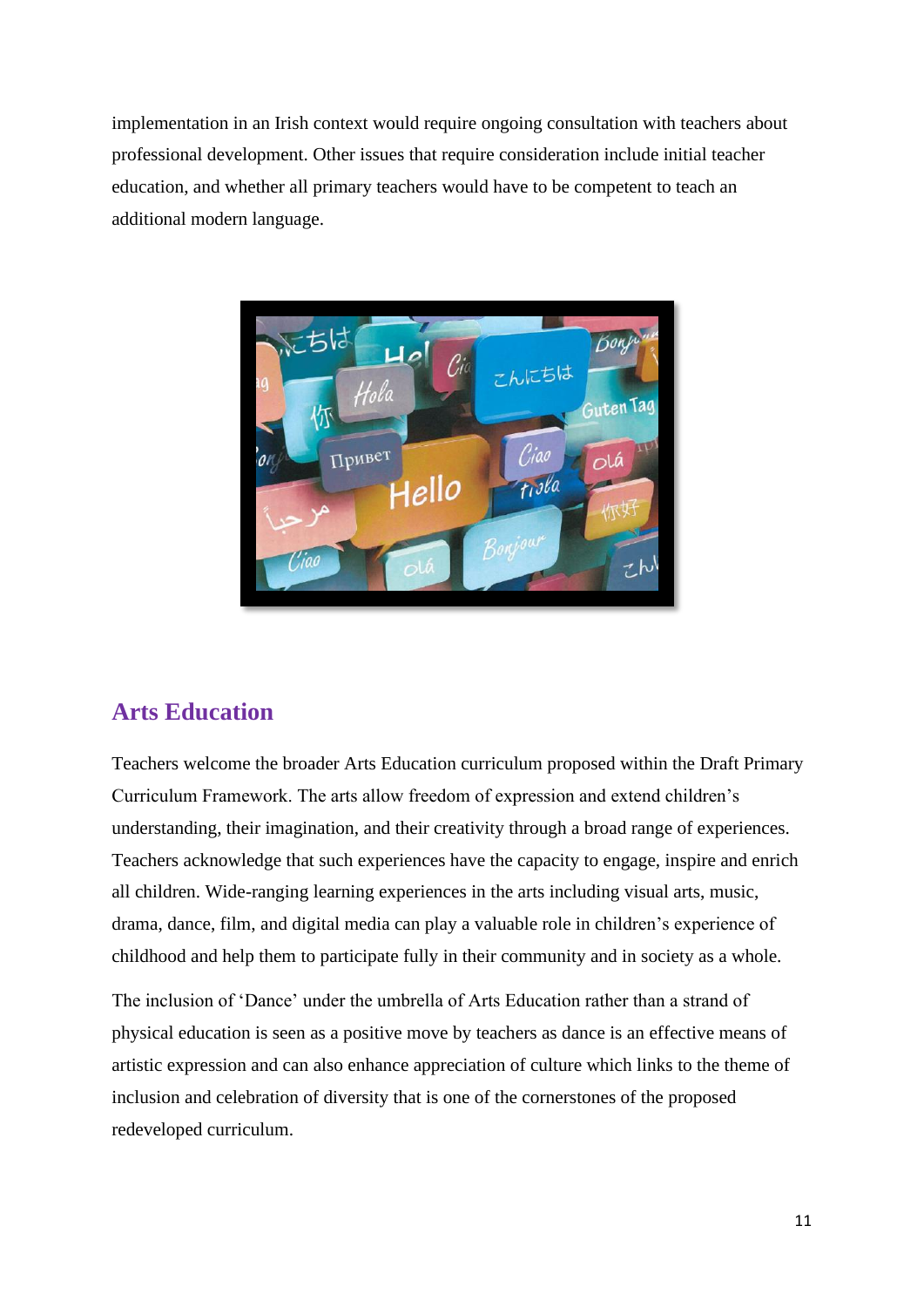Teachers, in general, also highlight the importance of drama as a standalone subject in Arts Education. Whilst various subjects such as English, Gaeilge and History lend themselves to effective integration of the discipline of drama, teachers advocate for the retention of drama as a distinct subject, recognising its unique skills and intrinsic value.



# **Agency**

The proposal within the Draft Primary Framework regarding increased agency and flexibility in schools is a welcome development. INTO members emphasise that nobody understands the children in a class setting and their individual and collective needs better than the class teacher, and they are best placed to make decisions relating to teaching and learning approaches that will suit their own school and classroom content. In viewing teachers as 'agentic professionals', the Draft Framework empowers them to make these decisions and promotes confidence.

Teachers are very much in favour of 'flexible time' which affords opportunities to invest more substantial blocks of time responding to the interests of pupils as well as openings to engage with community arts and cultural organisations or participate in collaborative project work in the locality. This 'partnership' element is one of the principles within the Draft Primary Curriculum Framework.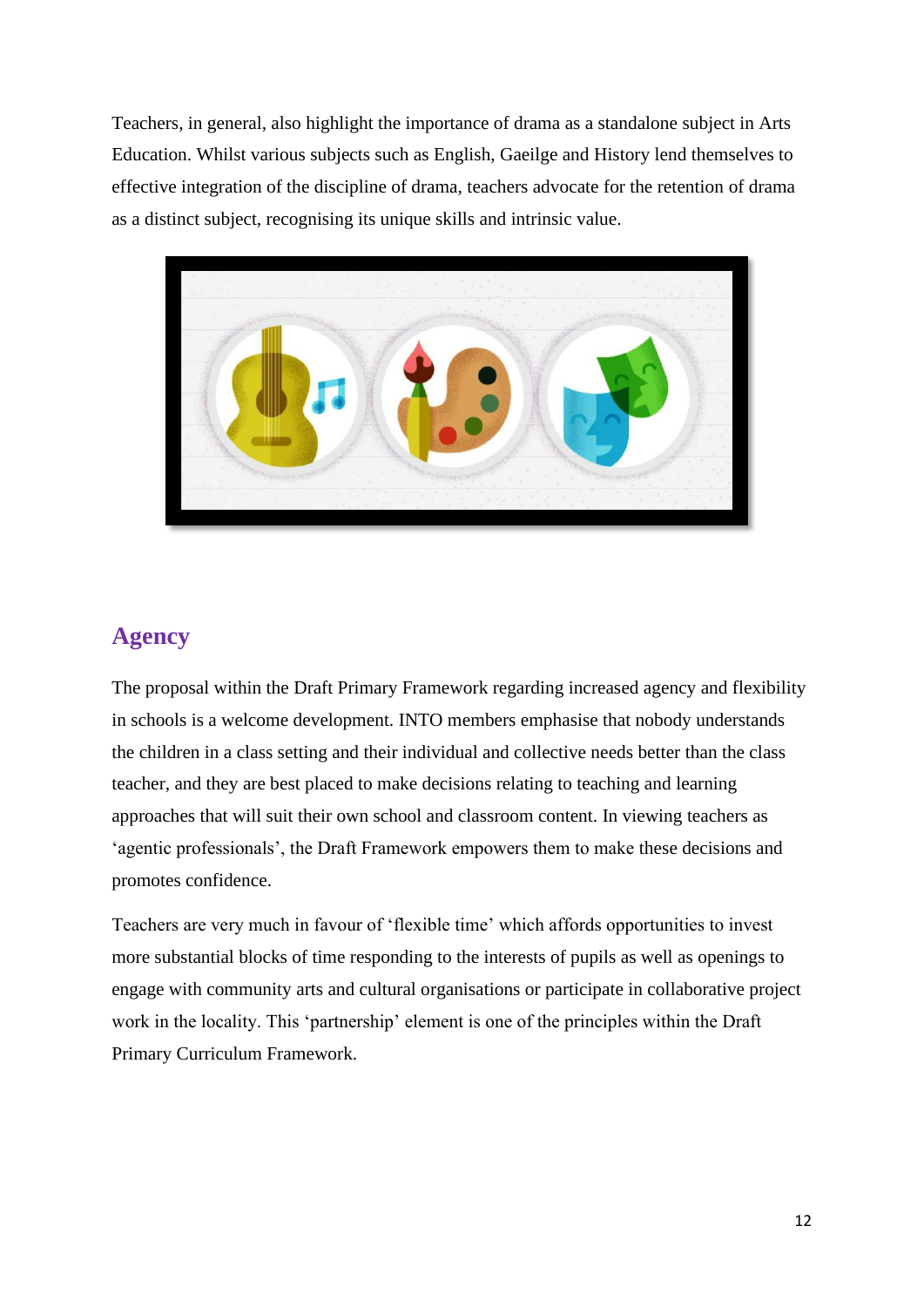#### **Time**

There is support among teachers that mathematics and language should retain the dedicated weekly time allocation and that this time should not be compromised as literacy and numeracy skills underpin all other aspects of the curriculum. The improvements in literacy and numeracy that have been achieved considering the Literacy and Numeracy Strategy 2011 reflect the increase in time allocated to these subjects, but teachers fear that a reduction to these areas would negate the progress made in the last decade. Teachers support the increase in allocation to the area of Wellbeing (encompassing SPHE and Physical Education). The ringfencing of the Arts subjects and the expansion of this subject area (with the addition of dance, film, and digital media) is also welcomed.

The allocation of flexible time is greeted positively, and it is anticipated that this would allow more autonomy for the teacher and it would alleviate the pressure of being bound by weekly timetables. Flexible time also has the potential to facilitate engagement with extra-curricular activities and project work in the senior classes. Teachers require flexibility, discretion, and autonomy at local level, such as, in the event of a class requiring an intensive period of literacy and numeracy teaching. Teachers felt strongly that they, as professionals, are best placed to determine the time allocation based on their individual class needs and school structure. It is important that any flexible time should not be accompanied with a requirement to document, further increasing the burden of paperwork.

Regarding the need for guidance on the use of flexible time, teachers have differing views. Some teachers are concerned that guidance could erode autonomy and discretion while others acknowledge the need for non-prescriptive guidelines to support the use of flexible time. In the absence of recommended guidelines, there was a concern that some subjects would miss out. Teachers have also acknowledged that the term 'flexible time' does not accurately capture the reality of time available to teachers, for example, recreation and patron's programme are fixed periods of time with specific time allocations in many schools, furthermore, assembly time is at the discretion of the principal teacher at local level.

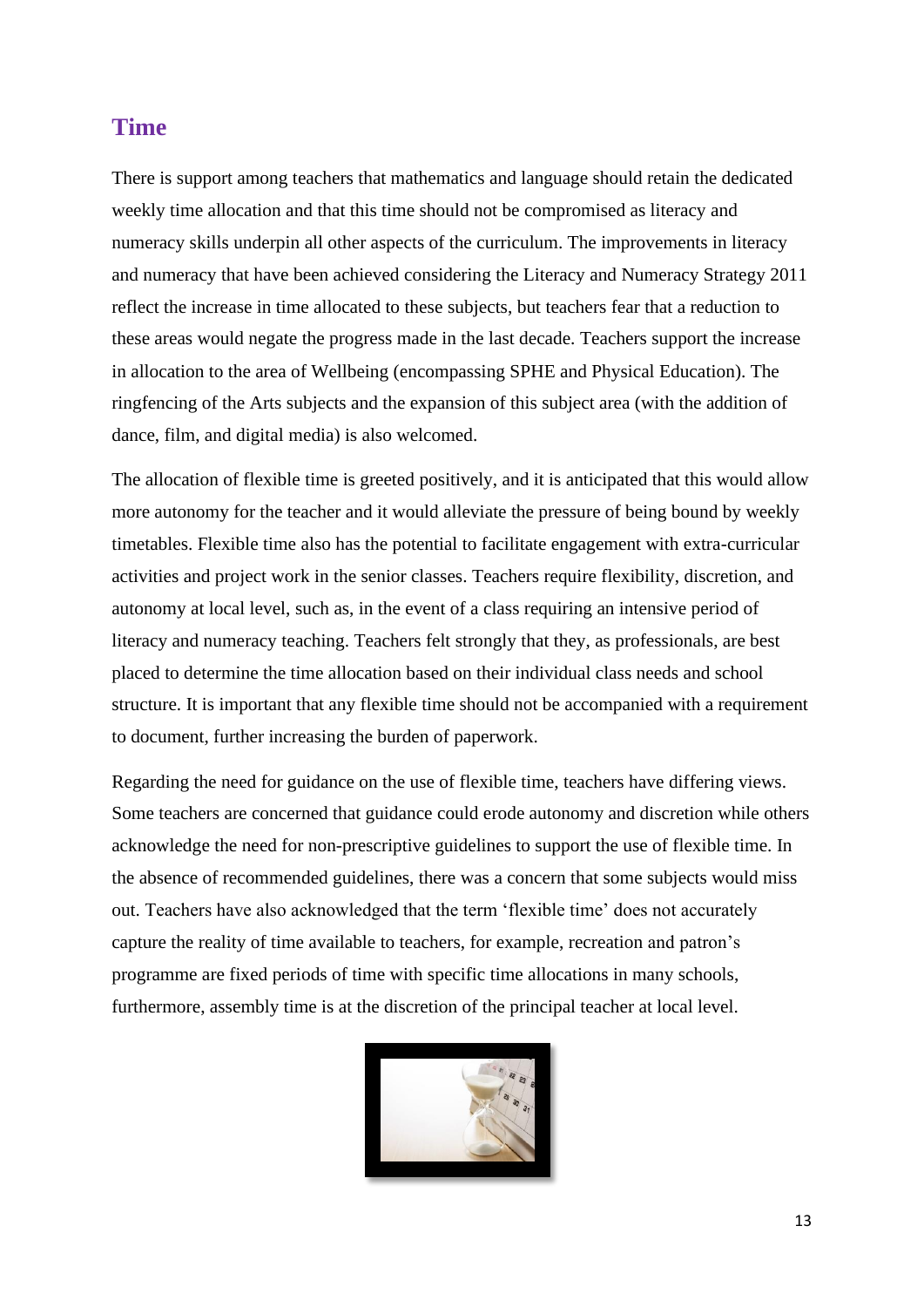#### **Transitions**

The INTO welcomes the emphasis on transitions within the Draft Primary Curriculum Framework to ensure better alignment in the curriculum across pre-school, primary and postprimary education. Effective communication and transparency during the transitional phase from early years setting / pre-school to primary school is important. The sharing of information between pre-schools and primary schools (such as the *Mo Scéal* document) can ultimately enhance the experience for children, parents, and educators (NCCA, 2016). The co-dependent relationship that exists between early education and care and primary schools should be nurtured and respected (Hayes, 2007). Teachers acknowledge a discontinuity in structures and experiences for children in terms of the physical environment, the complexity of the school setting, the level of individual attention they receive and a different approach to learning. Any expectation for schools and/or teachers to engage with transitional arrangements must be accompanied with the provision of appropriate resourcing, space, and time.

The same holds for the transition from primary school to post-primary school. The NCCA report cards provide sixth class teachers with an opportunity to share information in writing about children's progress and achievement in learning. They are a key part of the communication between school and home and the end-of-year 6th class Education Passport also provides post-primary schools with a summary of children's learning progress and achievement. The merits of sharing such important information with post-primary schools to facilitate a smooth transition for sixth-class pupils are acknowledged, but it is important that teachers are not overburdened with paperwork.

As well as transitions from one school setting to another, pupils should be supported with progression internally, within the primary school. Teachers acknowledge the significant changes within the curriculum from one class grouping to the next. As mentioned previously, the Draft Primary Curriculum Framework proposes that subjects become more differentiated in the senior classes of primary school. INTO members are of the view that such a progression takes place at a gradual rate over the course of the third-class year (this is particularly relevant in schools where a considerable amount of the second-class academic year is devoted to preparation of sacraments).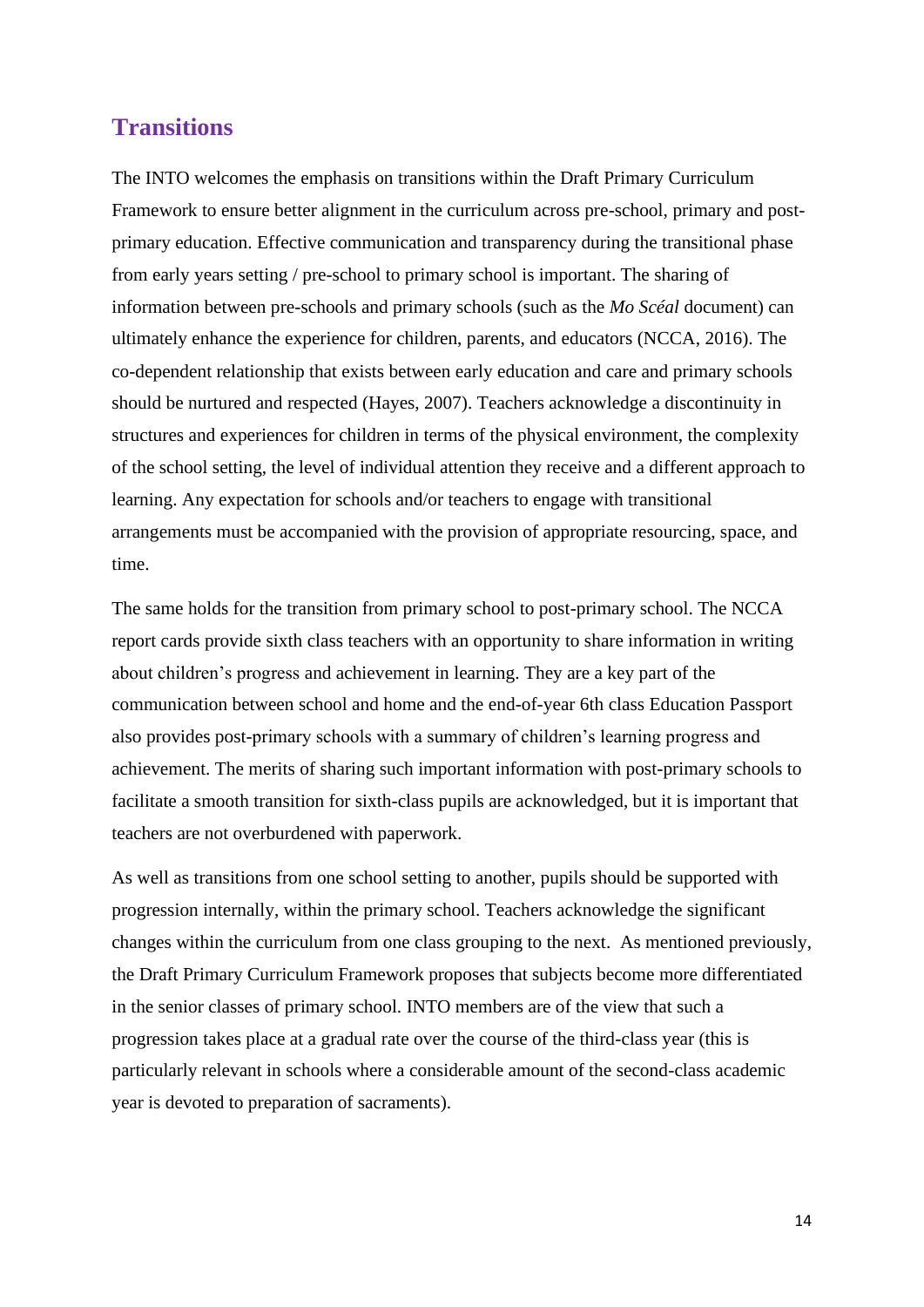#### **Pupils with Special Educational Needs**

Particular attention must be given to the transitional process for children with special educational needs (SEN) to ensure a smooth transition. Every effort should be made to ensure early detection and intervention for children with SEN. Crucial time is lost if intervention is left until the beginning of junior infants. For all stages of transition for children with special education needs, protocols should be agreed around the transfer of information and the continuity of support and resources to ensure successful transitions. Collaborative multidisciplinary assessment should be readily available in a pre-school setting to increase early intervention. It is regrettable that the increase in the number of special classes at primary level is not matched by a corresponding increase in special class provision at second level. This lack of provision creates significant difficulties for pupils transferring from primary to post-primary, particularly for those pupils who require a continuity of experience and support. Some pupils who manage at primary level may experience considerable difficulty at post-primary level and may need access to more support, or special class at that point.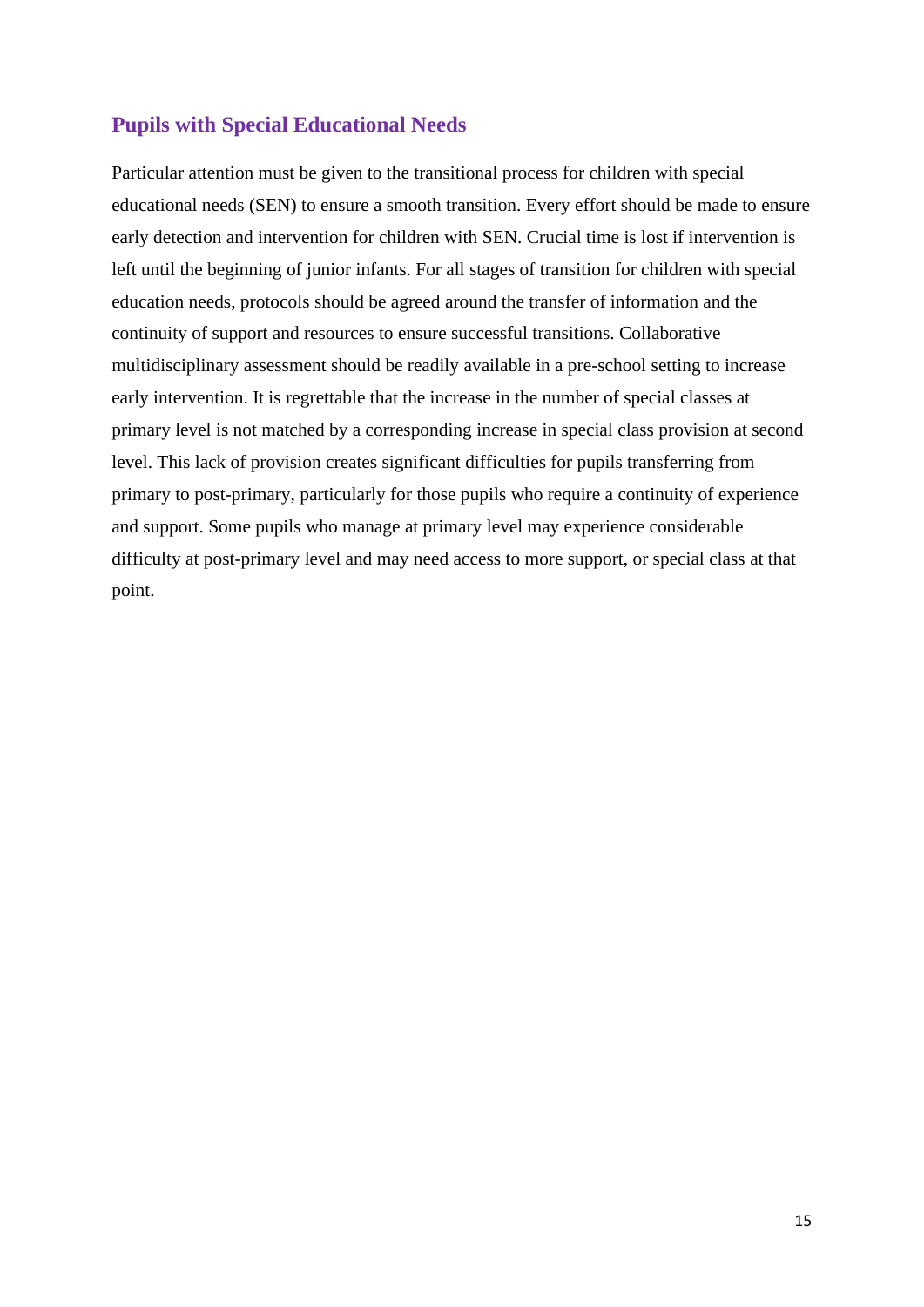#### **Assessment**



The Draft Primary Curriculum Framework seeks to "conceptualise assessment as an essential and critical part of teaching and learning." Drawing on the key ideas within Assessment in the Primary School Curriculum: Guidelines for Schools (NCCA, 2007), assessment in the redeveloped curriculum supports the progression of each child towards the curriculum's vision. It is a collaborative process involving children and teachers and, at times, parents, and other stakeholders, as they gather, record, interpret, use, and report information about a child's progress and achievement in developing knowledge, concepts, competencies, skills, and dispositions. The INTO welcomes the continuum of assessment presented within the framework including informal, planned interactions and more formal assessment events which recognises that assessment is integral to high-quality teaching and learning across all curriculum areas and subjects. The three interrelated types of assessment are complementary, and necessary to gain a comprehensive picture of a child's progress and achievement. Teachers are pleased that the Draft Primary Curriculum Framework reinforces the concept that assessment goes far beyond activities that contribute to external accountability and national monitoring. Teachers acknowledge the very important role assessment has in their work and their requirement as professionals to reflect critically on their teaching and the learning in their classrooms to enable them to make informed decisions about how pupils are progressing. The inclusion of 'intuitive assessment' is welcome as this reinforces the concept that assessment is happening on an ongoing basis, informed by teachers' professional judgement. Whilst the word 'intuitive' reflects the spontaneous nature of such assessment, teachers emphasise the importance of ensuring that the term used captures the professional observations that prompt the informal assessment. In relation to more formal assessment, in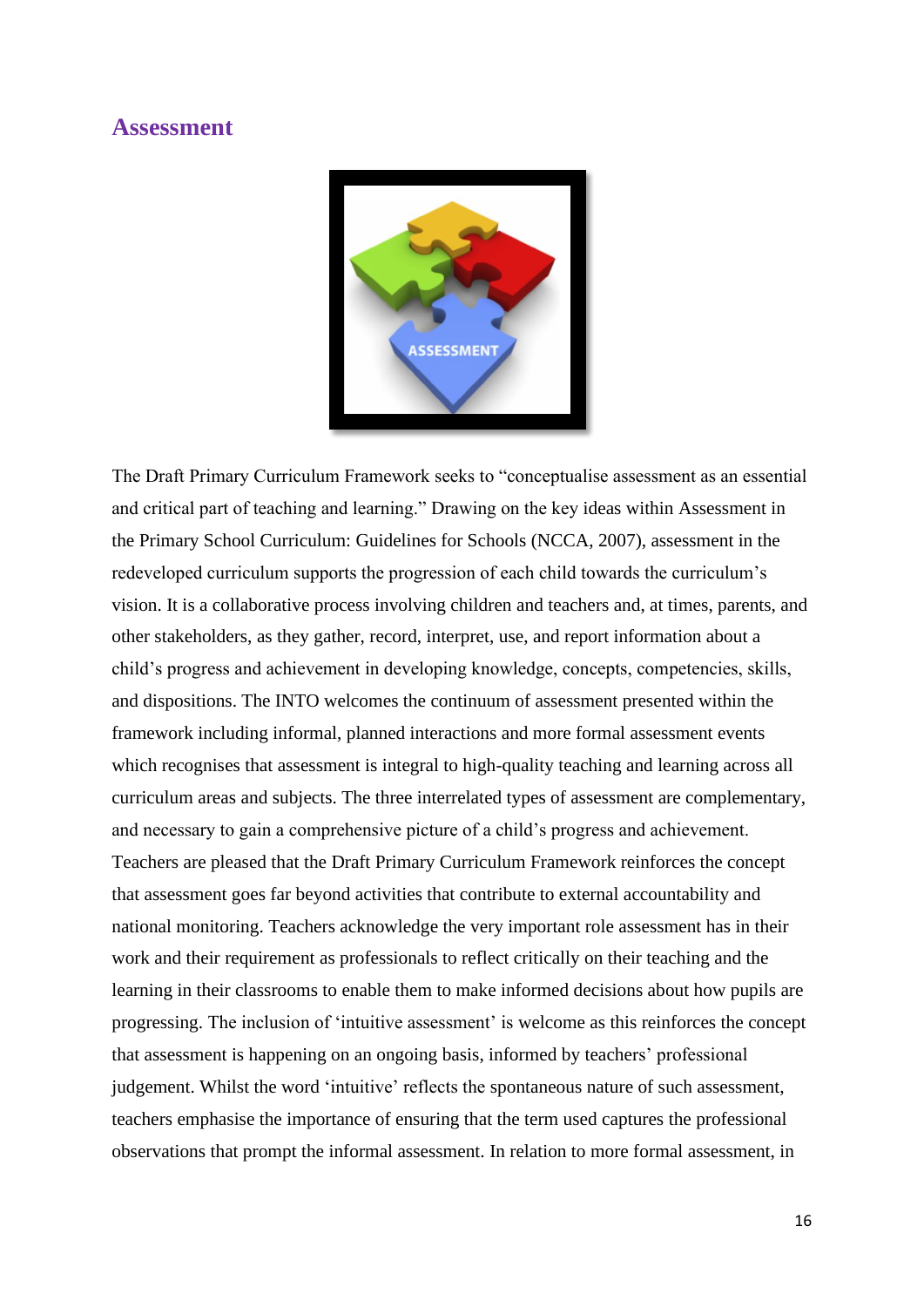particular standardised testing, teachers would welcome professional development and guidance on communicating results to parents / guardians.

# **Conclusion**

Teachers believe that many aspects of the 1999 curriculum are deeply valued, including the holistic and child-centred approach; the emphasis on collaboration and active learning; the clarity of strands, strand units and objectives for each class level and the support and guidance for planning. The overall view is that any new curriculum should retain the strengths of the 1999 curriculum while using the opportunity of a revision to address the current challenges, particularly in relation to curriculum overload. Teachers welcome a thematic and integrative approach to teaching and learning; however, they identify several pre-requisites that underpin the successful implementation of such an approach including:

- a reduction in class size
- increased funding for schools (improved infrastructure)
- comprehensive programme of professional development
- a curriculum for infant classes that reflects the philosophy and approaches in Aistear,
- clear guidelines for schools around flexibility to address the needs of multi-grade classes,
- flexibility regarding time (any monthly and weekly guidelines for time allocation element should be accompanied by guidance reflecting teacher autonomy and professional judgement).

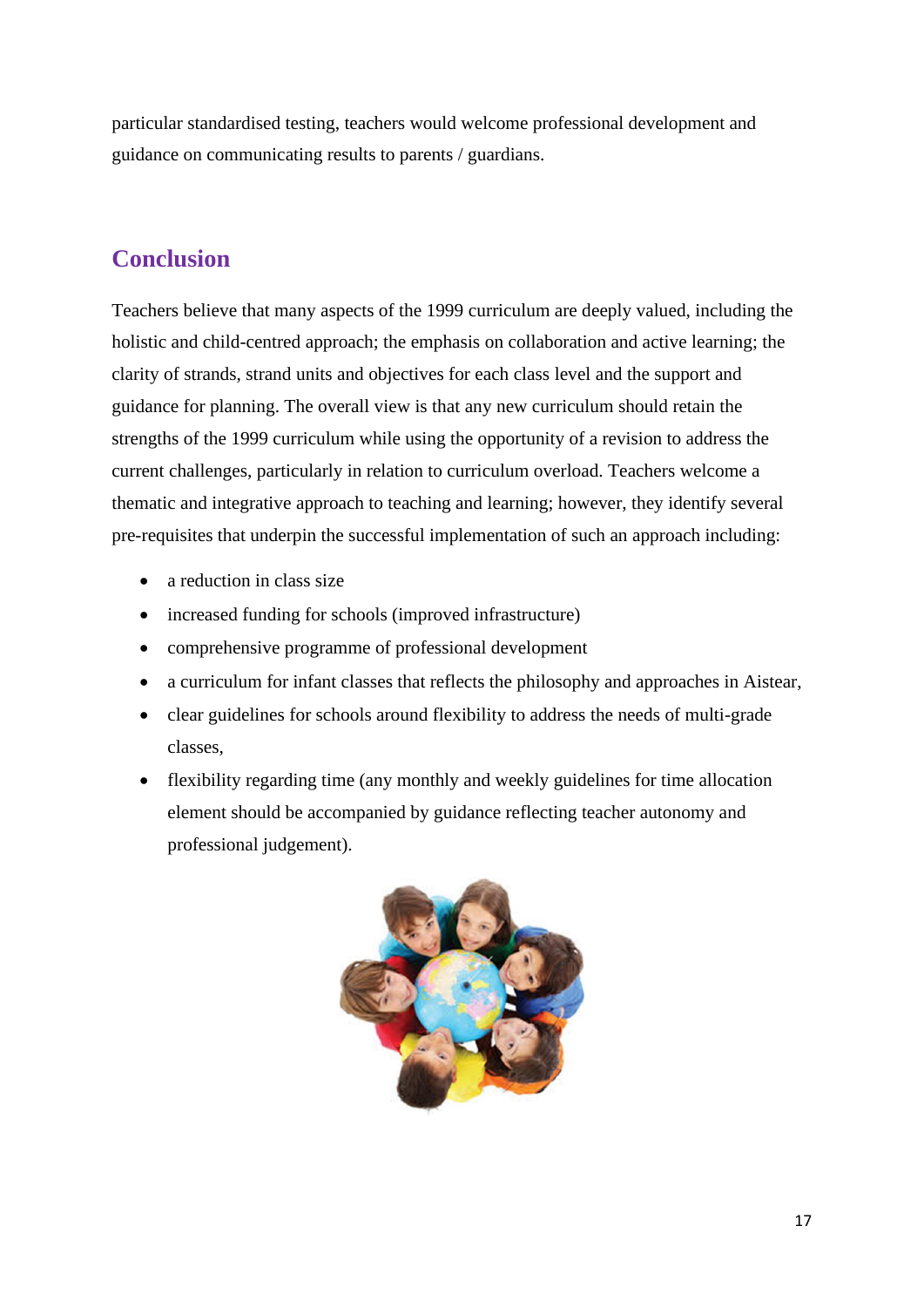In summary, the INTO acknowledges the need to review the Primary School Curriculum to ensure it meets the needs of children today. Reviewing the curriculum is also an opportunity to address curriculum overload, an issue of concern to teachers for last 20 years. The INTO welcomes the overall philosophy and structure of the draft Primary Curriculum Framework. The principles and competencies have been well-received by teachers to date. However, the draft Framework was published before the pandemic and before remote learning became the norm for a period of time. Perhaps, a revised Primary Curriculum Framework should include a reference to remote learning and what its place might be into the future.

Teachers have indicated support for the proposals regarding pedagogy, integration, inclusive education, diversity, and assessment. There is also support for the restructuring of the curriculum as outlined. The INTO notes a desire among teachers to include opportunities for pupils to learn modern languages, however, there will be practical challenges to be addressed, which will warrant further consultation and discussion.

The INTO notes that the NCCA will commence phase two of its consultation in the Autumn, involving work with schools and focus groups with teachers. From an INTO perspective, this phase of consultation is crucial to the process as the voice of teachers and their experiences in schools will inform the future development of the Primary School Curriculum. The INTO will continue its consultation with members throughout 2021 and will make a further submission in due course.